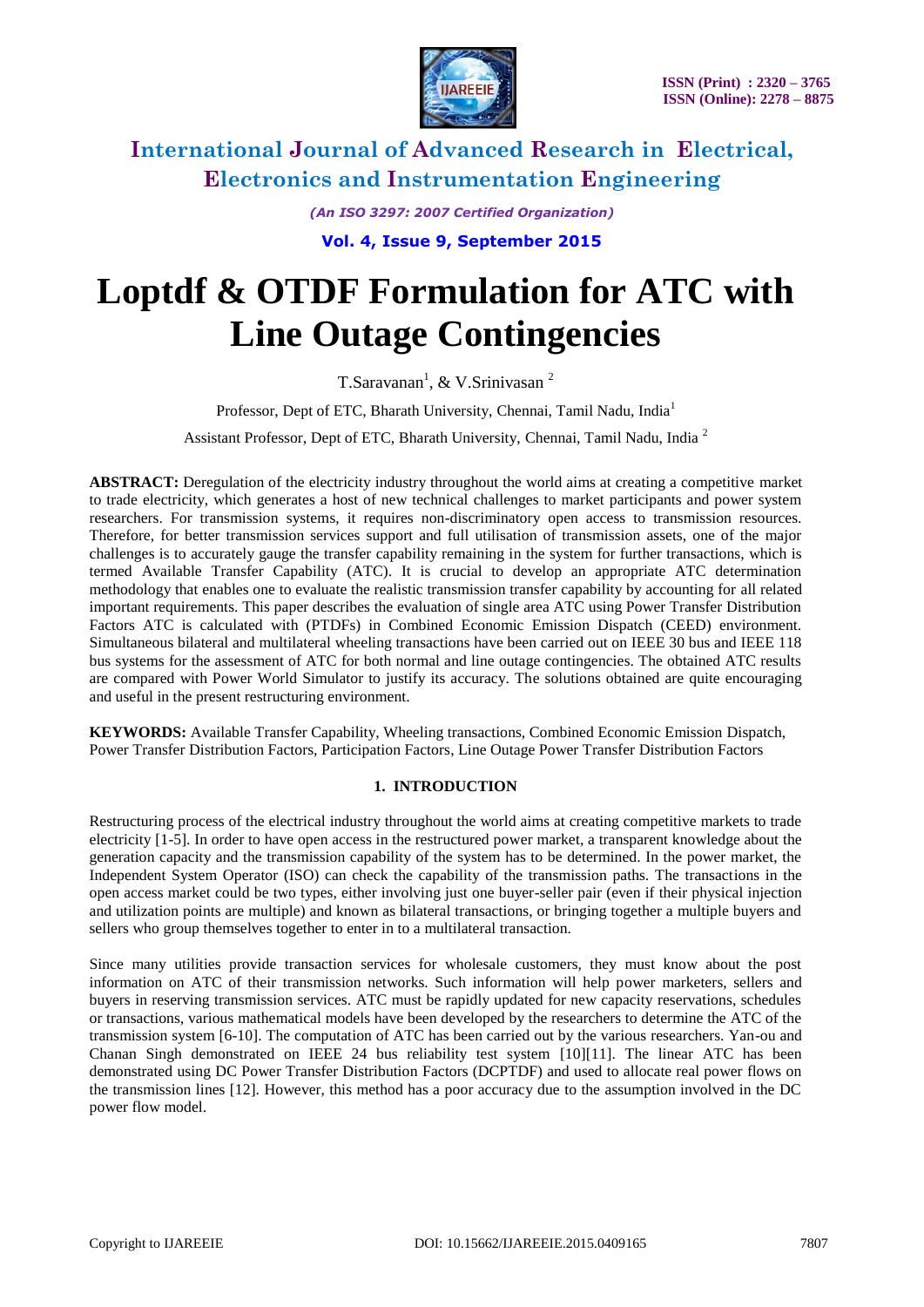

*(An ISO 3297: 2007 Certified Organization)*

### **Vol. 4, Issue 9, September 2015**

*International Conference on Modeling and Simulation*

*Coimbatore, 27-29 August 2007*

Researchers have proposed the computation of ATC using AC Power Transfer Distribution Factors (ACPTDF) [13- 15]. The new methods to evaluate ATC in competitive environment are proposed in [16-18].

In this paper, ATC is computed using PTDF in CEED environment for IEEE test systems. Before computing the ATC, the basic optimal power flow solution has to be determined. Researchers proposed a price penalty factor for solving the CEED problem, which blends the emission costs with the normal fuel costs [19]. Yurevich et al. validated evolutionary programming (EP) algorithm to solve optimal power flow problem with quadratic and sine component cost functions [20]. Evolutionary computation methods have been applied for solving EP based CEED problem with non-linear scaling factor and demonstrated on various IEEE test systems [21]. CEED problem is formulated as a multi-objective problem by considering both economy and emission simultaneously. This biobjective problem is converted in to single objective function using price penalty approach.

The assessment of ATC in CEED environment using PTDF are demonstrated on IEEE 30 bus and IEEE 118 bus systems with line flow constraints. Simultaneous bilateral and multilateral transactions have been carried out in the test systems for the assessment of ATC for both normal and contingency modes. The obtained results are compared with Power World Simulator package [22].

### **II. AVAILABLE TRANSFER CAPABILITY**

Available Transfer Capability (ATC) is a measure of the transfer capability remaining in the physical transmission network for further commercial activity over and above the already committed uses [23]. ATC evaluation is important because it is the point where power system reliability meets electricity market efficiency. ATC can have a huge impact on market outcomes and system reliability, so the results of ATC are of great interest to all involved. ATC can be expressed as:

*ATC = TTC – Existing Transmission Commitments* (1)

Where, Total Transfer Capability (TTC) is defined as the amount of electric power that can be transferred over the interconnected transmission network or particular path or interface in a reliable manner while meeting all of a specific set of defined pre and post contingency conditions. Existing transaction is the power flow over the transmission paths at the desired time at which ATC should be calculated. This is the already committed used power on the transmission path. Utilities would have to determine adequately their ATC's to insure that system reliability is maintained while serving a wide range of transmission transactions. ATC between and within areas of the interconnected power system and ATC for critical transmission paths between these areas would be continuously updated and posted changes in scheduled power transfers between the areas.

The information of ATC, as an important indicator of the system performance, is useful in restructured energy market in many ways.

ATC at base case, between bus *m* and bus *n* using line flow limit (thermal limit) criterion is mathematically formulated using PTDF as

*ATC = TTC – Existing Transmission Commitments* (1)

Where  $T_{ijmn}$  denotes the transfer limit values for each line in the system. It is given by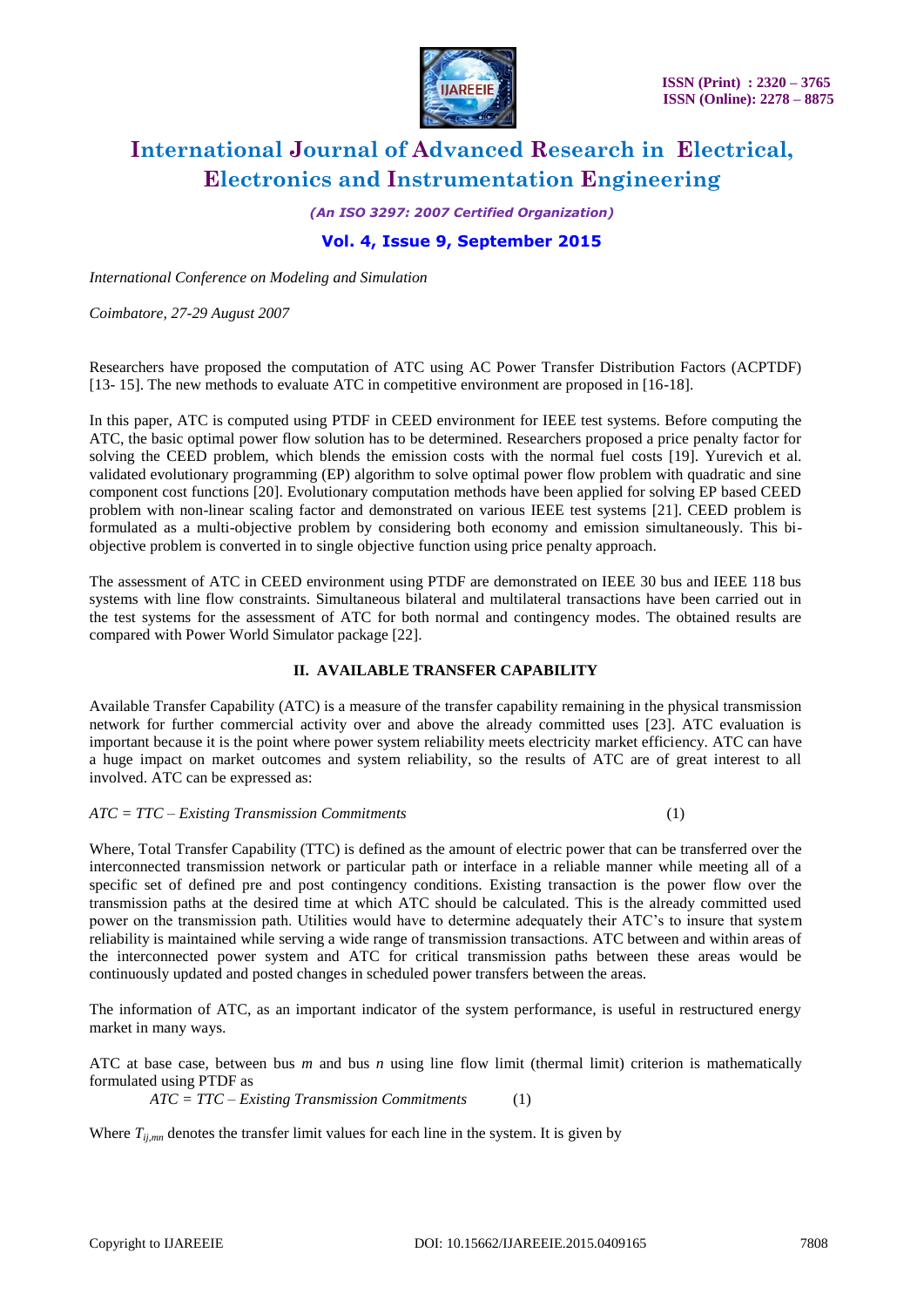

*(An ISO 3297: 2007 Certified Organization)*

### **Vol. 4, Issue 9, September 2015**

*International Conference on Modeling and Simulation Coimbatore, 27-29 August 2007*

*ATC = TTC – Existing Transmission Commitments* (1)

*PTDFij,mn* is the power transfer distribution factor for the line between bus *i* and *j* when a transaction is taking place between bus *m* and *n*.

 $N_L$  is the total number of lines.

In this paper, the optimal settings of generators under CEED environment are considered as a base case power flow. The PTDF may be either DCPTDF or ACPTDF and it depends on the method of formulation and it is explained in the section III.

### **2.1 CEED Problem Formulation**

Optimization of CEED problem has been mathematically formulated and is given by the following equation

$$
\frac{\prod\limits_{j=1}^{n} (P_{ij}^{\max} - P_{ij}^{0})}{\prod\limits_{j=1}^{n} P_{ij}^{\min} + \prod\limits_{j=1}^{n} \alpha(\text{infinite})}; \quad \text{ELDE}_{ij, \text{min}} > 0
$$
\n
$$
\left| \begin{array}{cc} \sum_{j=1}^{n} m_{ij} & m_{ij} \\ \sum_{j=1}^{n} P_{ij}^{\max} - P_{ij}^{0} \end{array} \right|}; \quad \text{PLDE}_{ij, \text{min}} > 0
$$
\n
$$
\left| \begin{array}{cc} \sum_{j=1}^{n} m_{ij} & m_{ij} \\ \sum_{j=1}^{n} P_{ij}^{\max} & m_{ij} \end{array} \right|
$$
\n
$$
\text{Where } (3)
$$

 $P_{ii}$ <sup>max</sup> is the MW power limit of a line between bus *i* and *j*.  $P_{ii}$ <sup>o</sup> is the base case power flow in line between bus *i* and *j*.  $\overline{PTDF_{ji,mn}}$  is the power transfer distribution factor for the line between bus  $i$  and  $j$ when a transaction is taking place between bus  $m$  and  $n$ .  $N_I$  is the total number of lines.

The bi-objective combined economic emission dispatch problem is converted into single optimization problem by introducing price penalty factor *h* [24] and the CEED optimization problem is solved using evolutionary programming and the more information is also available in the paper [21].

### **III. PTDF CALCULATION**

PTDFs determine the linear impact of a transfer (or changes in power injection) on the elements of the power system. These values provide a linearized approximation of how the flow on the transmission lines and interfaces change in response to transaction between the seller and buyer.

### **3.1 DCPTDF Formulation**

The linear DC Power Transfer Distribution Factors (DCPTDF) are used to allocate MW flows on the lines for a transaction in the system and they are based on DC power flow equations. These equations are simply the real part of decoupled power flow equations in which voltages and reactive powers are ignored and only angle and real powers are solved by iterating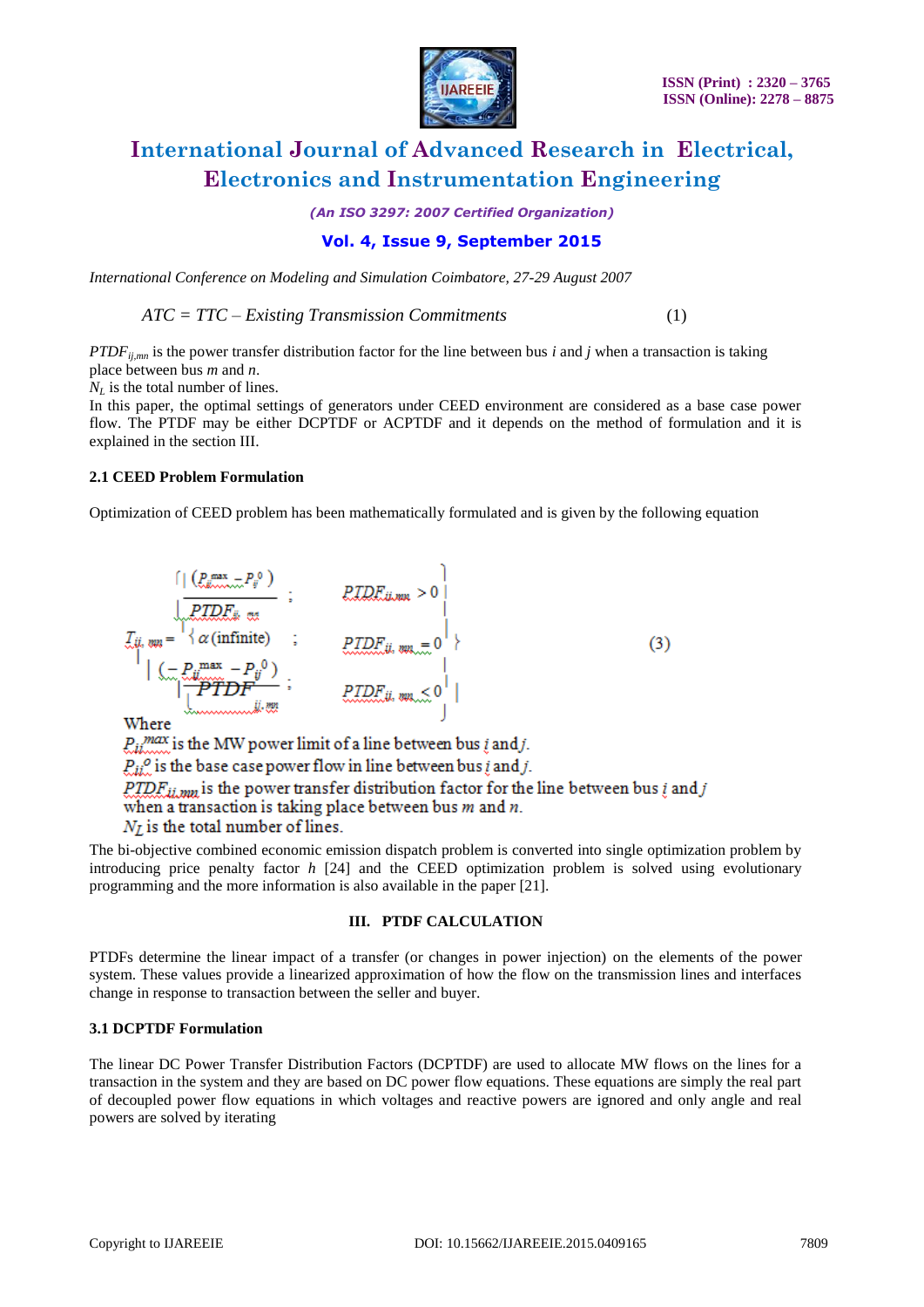

*(An ISO 3297: 2007 Certified Organization)*

### **Vol. 4, Issue 9, September 2015**

*International Conference on Modeling and Simulation*

*Coimbatore, 27-29 August 2007*

 $\phi = min \sum_{i=1}^{Ng} f(FC, EC)$  (4)

**Where** 

 $\phi$  is the optimal cost of generation (US\$/h).

*FC* and *EC* total fuel cost and total emission of generators respectively.

 $N_g$  represents the number of generators connected in the network.

The cost is optimized within the following power system constraint

$$
\sum_{j}^{Ng} \boldsymbol{r}_{gi} = \boldsymbol{r}_{di} + \boldsymbol{r}_{di}
$$

 $\mathbf{I}$  (5)

Where

*P<sup>d</sup>* is the total load of the system and

 $P_l$ <sup>\*</sup> is the transmission losses of the system.

The bi-objective combined economic emission dispatch problem is converted into single optimization problem by introducing price penalty factor *h* [24] and the CEED optimization problem is solved using evolutionary programming and the more information is also available in the paper [21].

#### **3.2 ACPTDF Formulation**

The AC power transfer distribution factors proposed for calculation of ATC [13] were used to find various transmission system quantities for a change in MW transaction at different operating conditions.

Consider a bilateral transaction  $t_k$  between a seller bus *m* and buyer bus *n*. Line 1 carries the part of the transacted power and is connected between buses *i* and *j*. For a change in real power, transaction among the above buyer and seller by  $\Delta t_k$  MW, if the change in a transmission line quantity  $q_1$  is  $\Delta q_1$ , power transfer distribution factors can be defined as,

$$
\frac{\Delta q}{PTDF_{ij,mn}} = \Delta t \frac{l}{k} \tag{7}
$$

The transmission quantity  $q_l$  can be either real power flow from bus *i* to *j* ( $P_{ij}$ ) (or) real power flow from bus *j* to bus *i* ( $P_{ij}$ ). The above factors have been proposed to compute at a base case load flow with results using sensitivity properties of NRLF Jacobian. Consider full Jacobian in polar coordinates  $[J_T]$ , defined to include all the buses except slack (including **∆**Q-**∆**V equations also for PV buses).

$$
\begin{bmatrix}\n\Delta \delta \\
\downarrow \\
\downarrow \\
\Delta V\n\end{bmatrix} = \begin{bmatrix}\n\frac{\partial P}{\partial S} & \frac{\partial P}{\partial V} \\
\frac{\partial \delta}{\partial S} & \frac{\partial V}{\partial V} \end{bmatrix} \begin{bmatrix}\n\Delta P \\
\downarrow \\
\frac{\partial P}{\partial V}\n\end{bmatrix} = [J_T]^{-1} \begin{bmatrix}\n\Delta P \\
\downarrow \\
\frac{\Delta V}{\Delta V}\n\end{bmatrix}
$$
\n(8)

In a base case load flow, if only one of the  $k^{th}$  bilateral transactions is changed by  $\Delta t_k$  MW, only the following two entries in the mismatch vector on RHS of (8) will be non zero.

$$
\Delta P_i = \Delta t_k \qquad \Delta P_j = -\Delta t_k \tag{9}
$$

With the above mismatch vector elements, the change in voltage angle and magnitude at all buses can be computed from  $(8)$  &  $(9)$  and, hence, the new voltage profile can be calculated. These can be utilized to compute all the transmission quantities  $q<sub>l</sub>$  and hence the corresponding in these quantities  $\Delta q<sub>l</sub>$  from the base case. Once the  $\Delta$  q<sub>l</sub> for all the lines corresponding to a change in transaction  $\Delta t_k$  is known, PTDFs can be obtained from (7). These ACPTDFs, which are computed at a base load flow condition, have been utilized for computing change in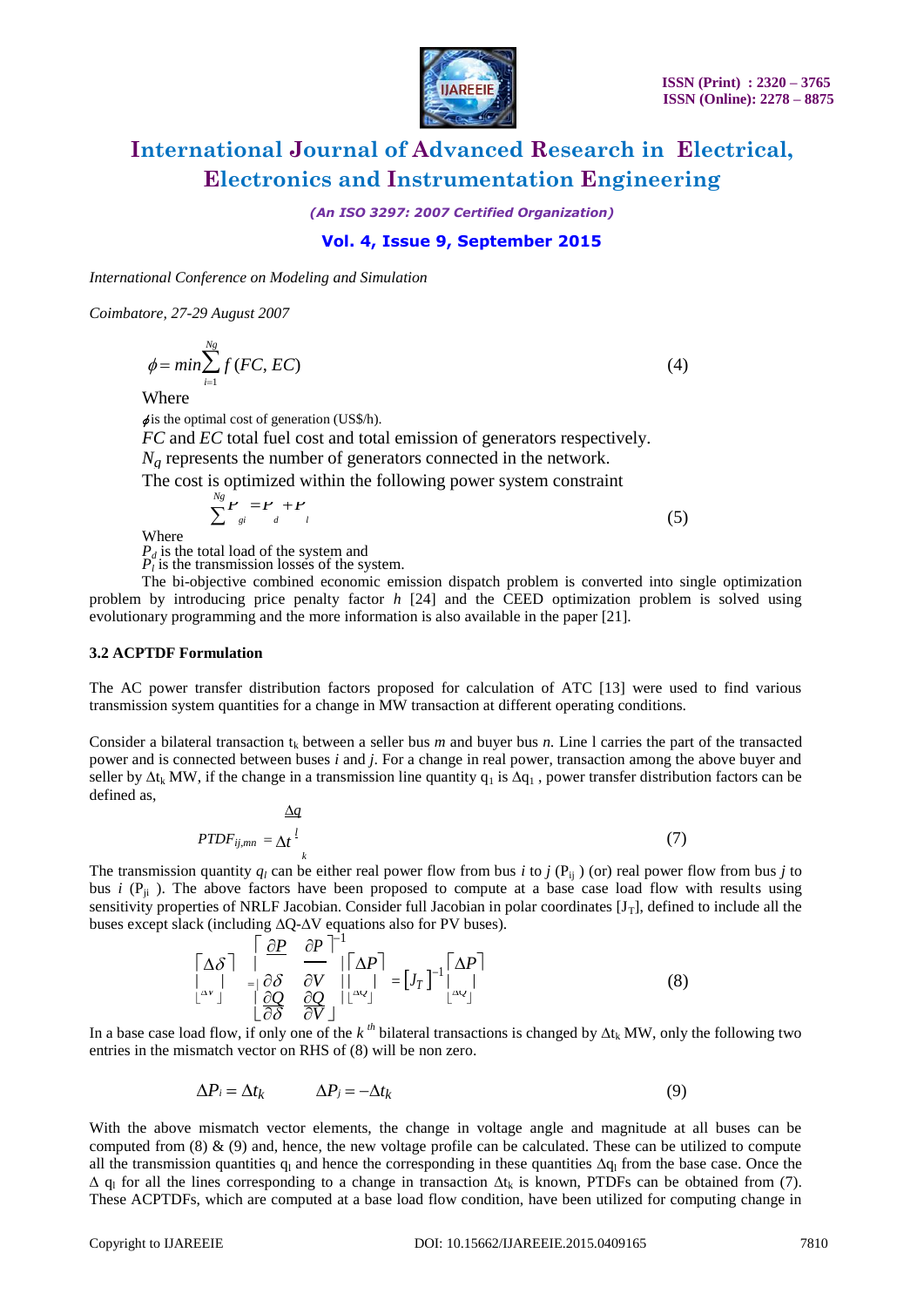

*(An ISO 3297: 2007 Certified Organization)*

### **Vol. 4, Issue 9, September 2015**

transmission quantities at other operating conditions as well.

ACPTDF is also calculated for multilateral transaction in which group of sellers have a bilateral contract with group of buyers. The change in multilateral transaction can be assumed to be shared equally by each of the sellers and buyers. However, the transaction amount can be shared in any pre-decided ratio in a deregulated environment. The mismatch vector for the multilateral transactions will have non zero entries corresponding to the buyer and seller buses. The rest of the procedure for calculation of ACPTDF will be the same as outlined above the bilateral transaction case.

#### **3.3 Contingency Selection**

The severity of the system loading under normal and contingency cases in an area or between areas can be described by a real power line flow Performance Index (PI) [25], as given below.

*International Conference on Modeling and Simulation*

*Coimbatore, 27-29 August 2007*

$$
PI = \sum_{m=1}^{N_l} \frac{w_m}{2n} \left[ \frac{P_{lm}}{P_{lm}} \right]^{2n}
$$
 (10)

Where  $P_{lm}$  is the real power flow and  $P_{lm}^{max}$  is the rated capacity of the line  $l$  -*m*, *n* is the exponent and w<sub>m</sub> is a real non-negative weighing coefficient which may be used to reflect the importance of lines. PI will be small when all the lines are within their limits and reach a high value when there are overloads.

### **3.4 LOPTDF & OTDF formulation for ATC with line outage contingencies**

Line Outage Power Transfer Distribution Factor (LOPTDF) is a sensitivity measure of how a change in a line's status affects the flows on other lines in the system. When calculating PTDF values for interfaces that include contingent lines, the PTDF values calculated are actually refer to as an Outage Transfer Distribution Factor (OTDF). An OTDF is similar to PTDF, expect and OTDF provides a linearized approximation of the post-outage change in flow on a transmission line in response to a transaction between the seller and buyer. The OTDF value is a function of PTDF values and LOPTDF values.

Consider the outage of a line connected between buses *r* and *s* having pre outage real

power flow  $P_{rs}$ <sup>o</sup> and  $P_{sr}$ <sup>o</sup> from bus *r* to bus *s* and bus *s* to bus *r* respectively. Let  $P_{ij, rs}$  be the post outage flow in a line connected between buses *i* and *j*. The change in the line flows can

be written as,

$$
\Delta P_{ij,rs} = P_{ij,rs} - P^{\circ}
$$
 (11)

*ij*, *rs ij*,*rs ij* The Line Outage Power Transfer Distribution Factor (LOPTDF) can be defined as the ratio of *Pij, rs* to the real power flow transmitted in the line taken for outage and connected between the buses *r* and *s*.

*LOPTDF*<sub>*ij,rs*</sub> = 
$$
\Delta P_{ij,rs} / P_{rs}^{o}
$$
 (12)  
The OTDF value for line *i-j* during outage of line *r-s* is

$$
i_{ij,rs} = P T D F_{ij,mn} + L OPT D F_{ij,rs} \times P T D F_{rs,mn}
$$
\n
$$
i_{ij,rs} = P T D F_{ij,mn} + L OPT D F_{ij,rs} \times P T D F_{rs,mn}
$$
\n(13)

Then, for each line during each contingency, determine another transfer limit value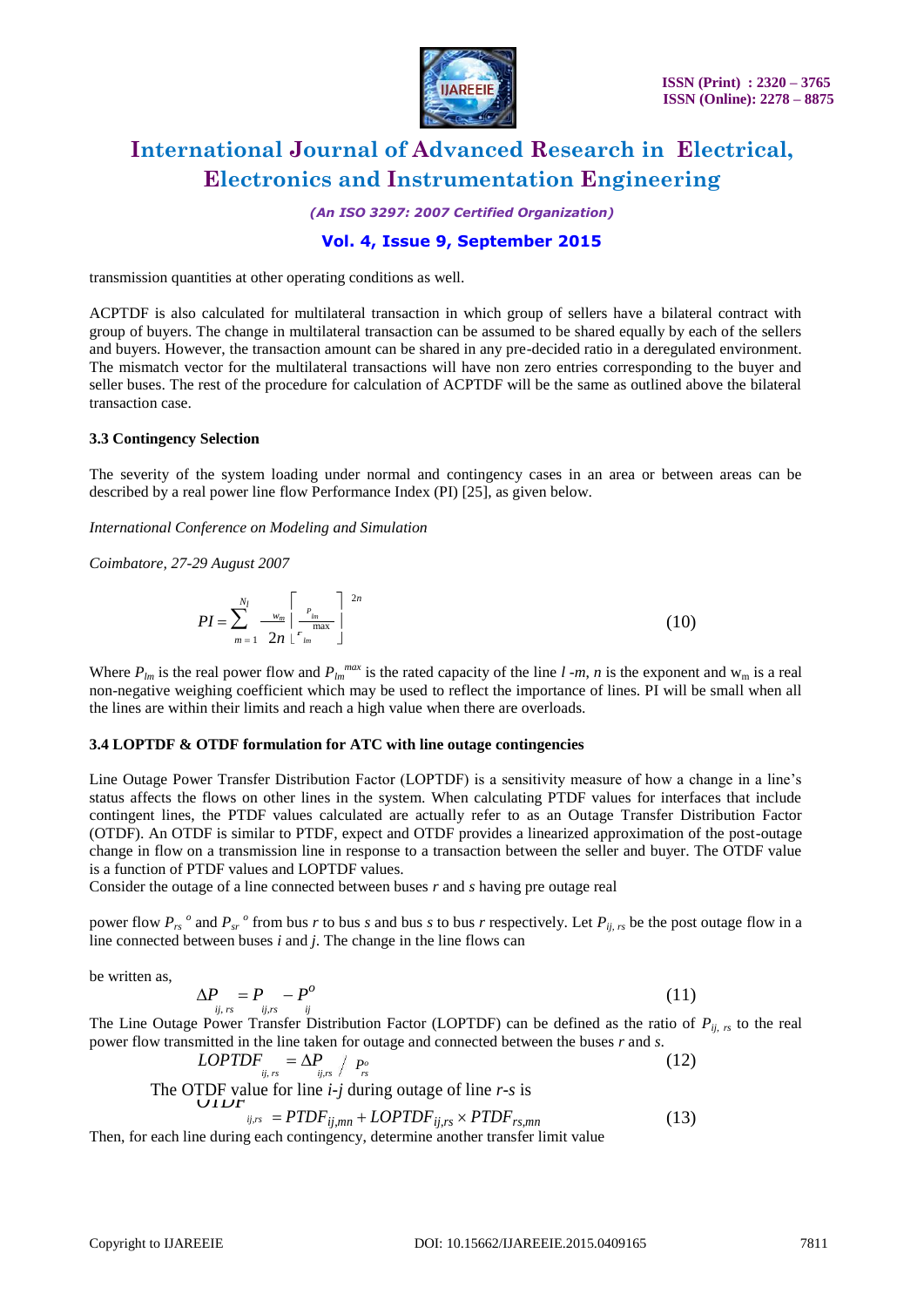

*(An ISO 3297: 2007 Certified Organization)*

**Vol. 4, Issue 9, September 2015**

$$
T_{ii, rs} = \left\{\alpha \text{ (infinite)}\atop{\alpha \text{ (infinite)}}\right.\newline T_{ii, rs} = \left\{\alpha \text{ (infinite)}\atop{\alpha \text{ (infinite)}}\right.\newline \left.\left|\begin{array}{cc} ( - P^{\text{max}}_n - P ) & \text{if } ( - P^{\text{max}}_n - P ) \\ \text{if } ( - P^{\text{max}}_n - P ) & \text{if } ( - P^{\text{max}}_n - P ) \\ \text{if } ( - P^{\text{max}}_n - P ) & \text{if } ( - P^{\text{max}}_n - P ) \end{array}\right.\newline ; \quad OPT_{ij, rs} = 0 \right\} \tag{14}
$$

ATC under a line outage condition, for the transaction between *m* and *n,* taking the line flow limit criteria into account can be determined as

$$
ATC_{mn,rs} = \min\left\{T_{ij, \; mn}, T_{ij,rs}\right\}, \; ij \in N_L \; \& \; rs \in N_{LC} \tag{15}
$$

Where,

*N<sub>LC</sub>* is total number of line outage contingencies.

 $P_{ii, rs}$  is power flow on line *i-j* after outage of the line *r-s*.

*LOPTDF*<sub>ij,rs</sub> are line outage power transfer distribution factor for line *i-j* when line *r-s* is out. *PTDFrs,mn* is power transfer distribution factor for line *r-s* outage and for transaction between bus *m* and bus *n. International Conference on Modeling and Simulation*

*Coimbatore, 27-29 August 2007*

### **IV. ALGORITHM**

The basic steps used for computing ATC for each transaction are as follows:

Step 1: Read the system input data.

Step 2: Run a base case load flow in CEED environment and determine the optimal settings of the generators [21].

Step 3: Consider wheeling transactions *(tk*).

Step 4: Compute AC power transfer distribution factors as per (7).

Step 5: Take transactions as variables, line flow, real and reactive power limits of generators as constraints and compute the feasible wheeling transactions.

Step 6: Dispatch the possible transactions and determine the ATC as per (2).

Step 7: Is any contingency analysis to be performed, then perform contingency analysis as per (10) and then proceed, otherwise go to step 10

Step 8: Calculate LOPTDF and OTDF as per (12) & (13)

Step 9: Calculate ATC for line outage contingency case as per (15)

Step 10: Is any other transaction has to be carried out, then consider the next transaction and go to step 4, otherwise proceed.

Step 11: Print the value ATC.

### V. **SIMULATION RESULTS AND DISCUSSIONS**

The ATC determination is carried out for the simultaneous bilateral and multilateral transactions. The assessment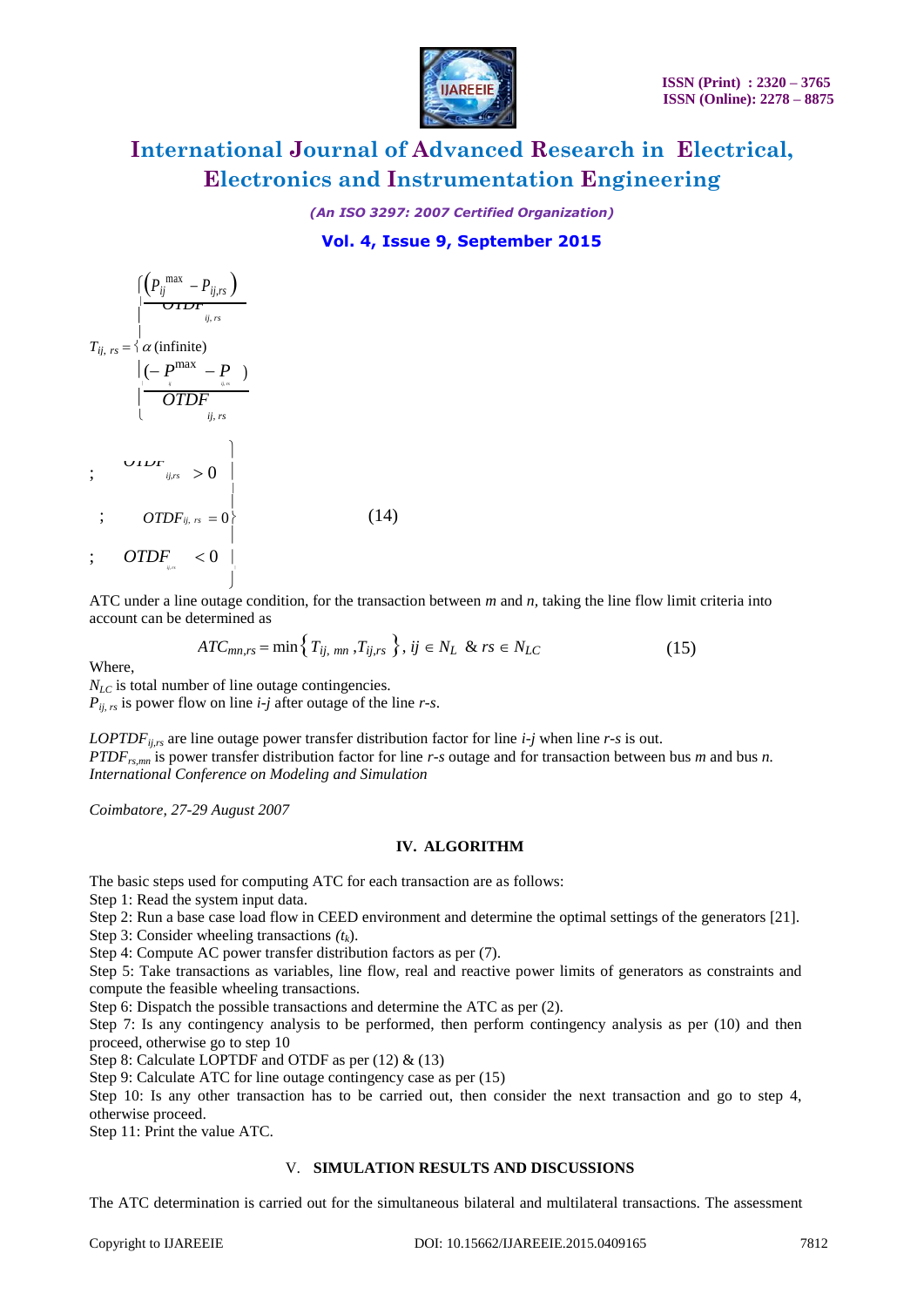

*(An ISO 3297: 2007 Certified Organization)*

### **Vol. 4, Issue 9, September 2015**

of ATC using PTDF methods have been conducted on IEEE 30 bus and IEEE 118 bus systems by considering single area for normal and line outage mode operation under restructured environment. Thermal limit of each line is considered as a constraint and reactive power demand at load buses has been taken as constant. In the ATC determination, generator settings are obtained from CEED environment explained by the authors in [21]. The simulation studies are carried out on Intel Pentium IV, 2.66 GHz system in MATLAB environment. The results are compared with Power World Simulator (PWS) package. Some of the results are not possible to verify because of the limitation of PWS package. (For example multilateral transactions are not possible to perform using Power World Simulator).

The bus data, line data and CEED base case values of the test systems are taken from [21, 26]. In IEEE 30 bus system, two simultaneous bilateral transactions  $T_1$  (2-28) &  $T_2$  (5-23) and a multilateral transaction  $T_3$  (2, 11 - 28, 26) are considered and the results are given in Table.1.

Table 1: ATC in MW-IEEE 30 bus s

| Transaction  | Case         | <b>DCPTDF</b><br>method | <b>DCPTDF</b><br>method<br>(PWS) | <b>ACPTDF</b><br>method  | <b>ACPTDF</b><br>method<br>(PWS) | <b>LOPTDF</b><br>method  | <b>LOPTDF</b><br>method<br>(PWS) |
|--------------|--------------|-------------------------|----------------------------------|--------------------------|----------------------------------|--------------------------|----------------------------------|
| $T_1$ (2-28) | $\mathbf{A}$ | 23.65                   | 23.78                            | 24.82                    | 24.87                            | $\overline{\phantom{m}}$ | $\overline{\phantom{0}}$         |
|              | B            | 18.26                   | 18.04                            | $\overline{\phantom{m}}$ | $\overline{\phantom{a}}$         | 18.83                    | 18.34                            |
| $T_2$ (5-23) | A            | 16.25                   | 17.36                            | 19.35                    | 17.53                            | $\overline{\phantom{a}}$ |                                  |
|              | B            | 12.16                   | 13.53                            |                          | $\overline{\phantom{a}}$         | 14.18                    | 12.25                            |
| $T_3(2, 11)$ | $\mathbf{A}$ | 15.56                   | $\overline{\phantom{a}}$         | 16.95                    | $\overline{\phantom{a}}$         | $\overline{\phantom{a}}$ | $\overline{\phantom{a}}$         |
| $-28, 26$    | $\, {\bf B}$ | 11.35<br>               | ۰                                |                          | -                                | 12.23                    |                                  |

*International Conference on Modeling and Simulation*

*Coimbatore, 27-29 August 2007*

In IEEE 118 bus system, three simultaneous bilateral transactions  $T_1$  (1-118),  $T_2$  (46-80) &  $T_3$  (49-100) and a multilateral transaction  $T_4$  (25, 59, 46 - 89, 100, 103, 111) are considered and the results are given in Table.2.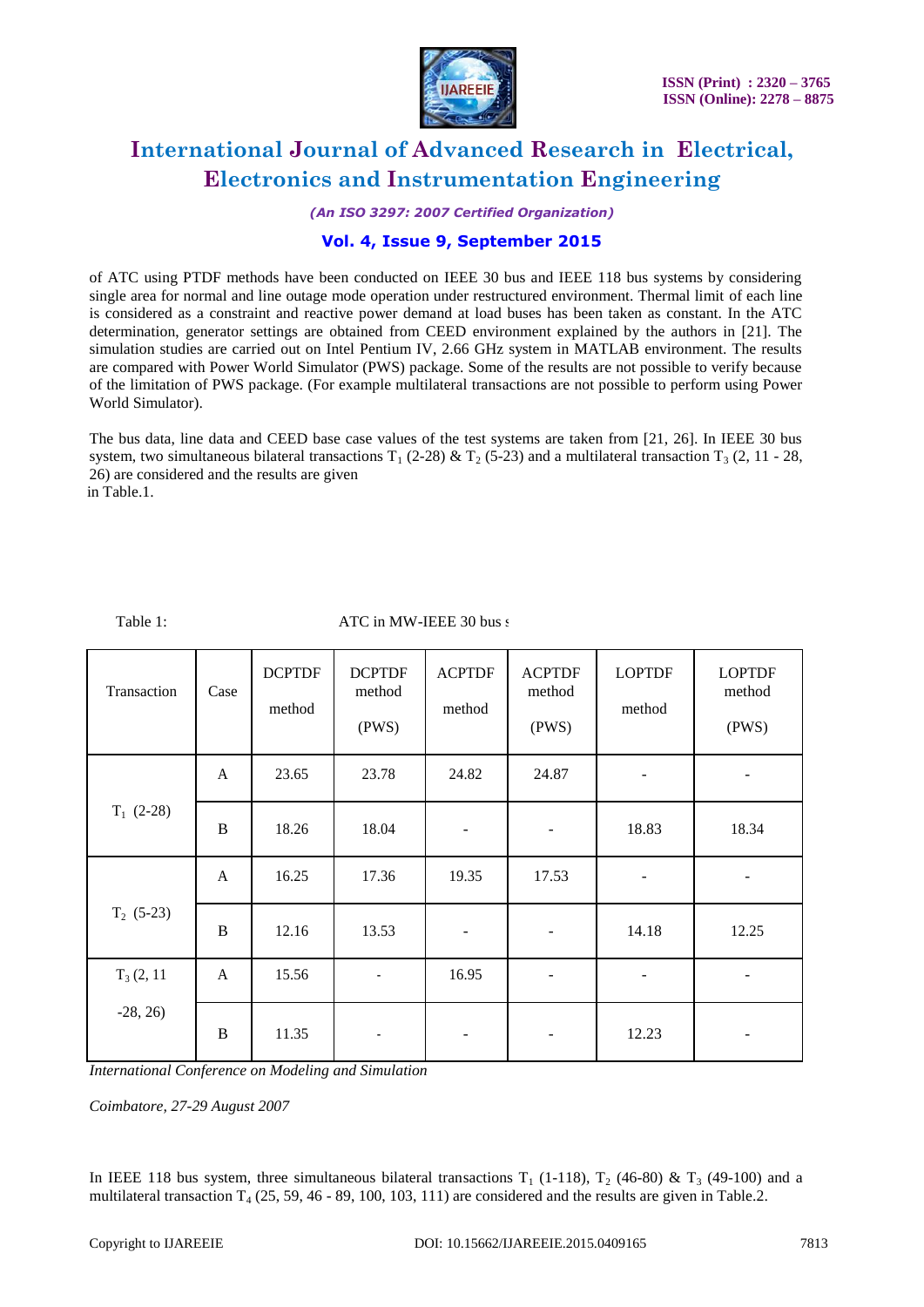

*(An ISO 3297: 2007 Certified Organization)*

## **Vol. 4, Issue 9, September 2015**

| Transaction                                             | Case         | <b>DCPTDF</b><br>method | <b>DCPTDF</b><br>method<br>(PWS) | <b>ACPTDF</b><br>method | <b>ACPTDF</b><br>method<br>(PWS) | <b>LOPTDF</b><br>method  | <b>LOPTDF</b><br>method<br>(PWS) |
|---------------------------------------------------------|--------------|-------------------------|----------------------------------|-------------------------|----------------------------------|--------------------------|----------------------------------|
| $T_1(1-118)$                                            | $\mathbf{A}$ | 216.20                  | 216.96                           | 214.48                  | 212.34                           |                          |                                  |
|                                                         | B            | 211.82                  | 212.29                           | $\blacksquare$          | $\overline{\phantom{a}}$         | 194.78                   | 193.11                           |
| $T_2(46-80)$                                            | $\mathbf{A}$ | 425.22                  | 426.54                           | 363.42                  | 360.45                           |                          | $\blacksquare$                   |
|                                                         | $\bf{B}$     | 303.76                  | 305.52                           | $\blacksquare$          | $\overline{\phantom{a}}$         | 245.41                   | 243.41                           |
| $T_3(49-100)$                                           | $\mathbf{A}$ | 440.68                  | 442.14                           | 395.37                  | 393.03                           | $\overline{\phantom{a}}$ | $\overline{a}$                   |
|                                                         | $\, {\bf B}$ | 308.54                  | 310.62                           | $\blacksquare$          | $\overline{\phantom{a}}$         | 256.47                   | 254.20                           |
| T <sub>4</sub> (25, 59, 46)<br>$-89, 100,$<br>103, 111) | A            | 42.39                   |                                  | 51.07                   |                                  |                          |                                  |
|                                                         | $\, {\bf B}$ | 12.46                   | $\overline{\phantom{a}}$         | $\blacksquare$          |                                  | 14.79                    | $\blacksquare$                   |

Table 2: ATC in MW-IEEE 118 bus system

For both the test systems, the ATC calculations are carried out in normal mode operation (case A) and (n-1) line contingency mode operation (case B).

In contingency mode operation, as per (18) outage of line 9-10 is considered for IEEE 30 bus system and outage of line 69-77 is considered for IEEE 118 bus system.

#### VI. **CONCLUSION**

The ATC value serves as an important indicator of system performance. This paper presents the determination of ATC using Power Transfer Distribution Factors. ATC determination has been tested on two IEEE test systems with simultaneous bilateral and multilateral wheeling transactions. Line outage contingency is also considered. The obtained results are compared with Power World Simulator. For the various cases considered, the ATC determination using ACPTDF for the base case, LOPTDF for the line outage contingency are found to be more accurate.

### **REFERENCES**

1. Hugh Rudnick, "Planning in a deregulated environment in developing countries: Bolivia, Chile, Peru", IEEE Power Engineering Review 16 (7) (1996) 18- 19.

<sup>2.</sup> Anbuselvi S., Rebecca J., "A comparative study on the biodegradation of coir waste by three different species of Marine cyanobacteria", Journal of Applied Sciences Research, ISSN : 1815-932x, 5(12) (2009) pp.2369-2374.